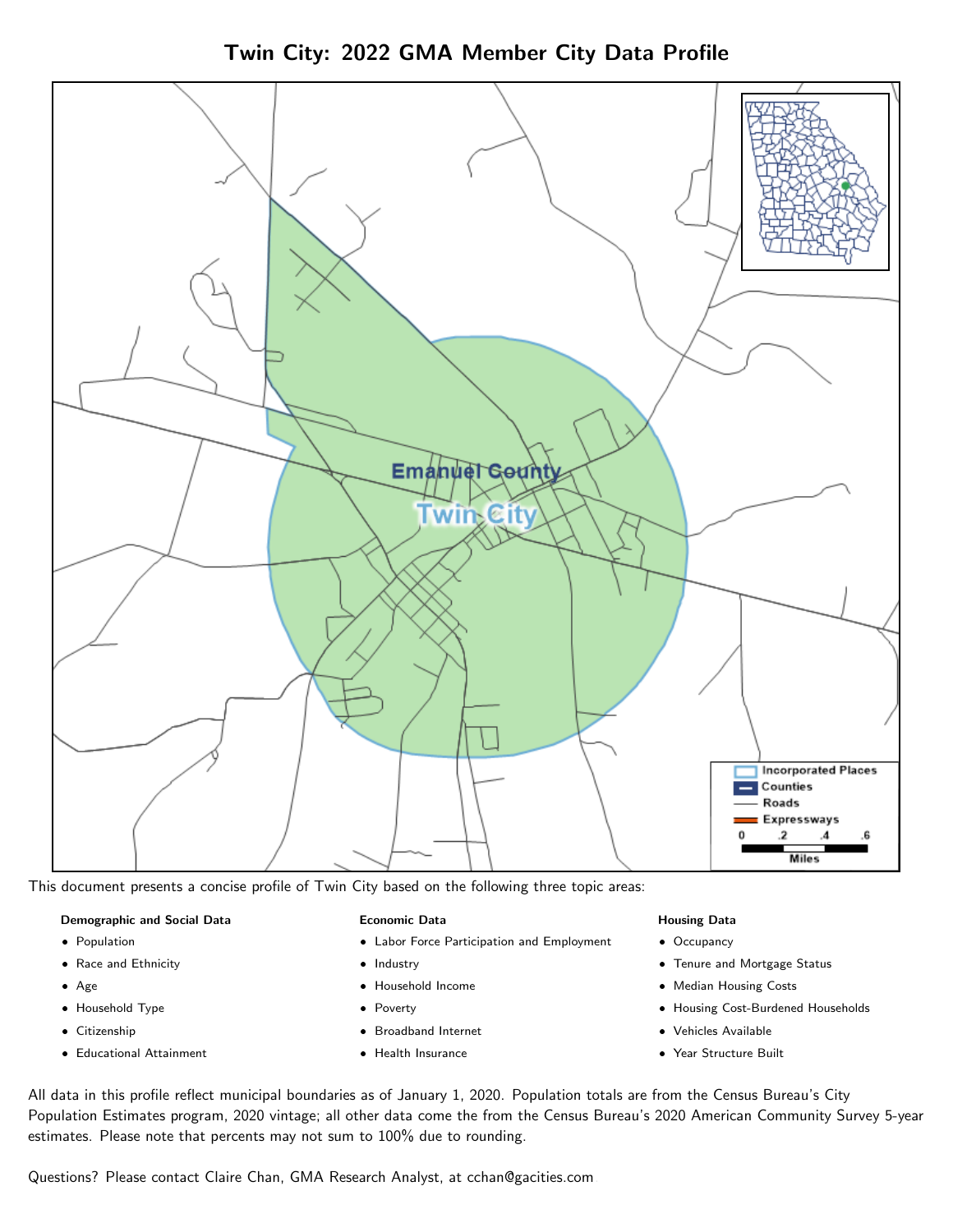# Twin City: Demographic and Social



0% 2% 4% 6% 8% 10% Male **Female** 10% 8% 6% 4% 2% 85 and over 80-84 75-79 70-74 65-69 60-64 55-59 50-54 45-49 40-44 35-39 30-34 25-29 20-24 15-19 10-14 5-9 Under 5

#### **Citizenship**

Age



Source: American Community Survey, 2020 5-year estimates, table B05002 Source: American Community Survey, 2020 5-year estimates, table B15002



Source: U.S. Census Bureau, City Population Estimates, 2020 vintage Source: American Community Survey, 2020 5-year estimates, table B03002

## Household Type



Source: American Community Survey, 2020 5-year estimates, table B01001 Source: American Community Survey, 2020 5-year estimates, table B11001

#### Educational Attainment



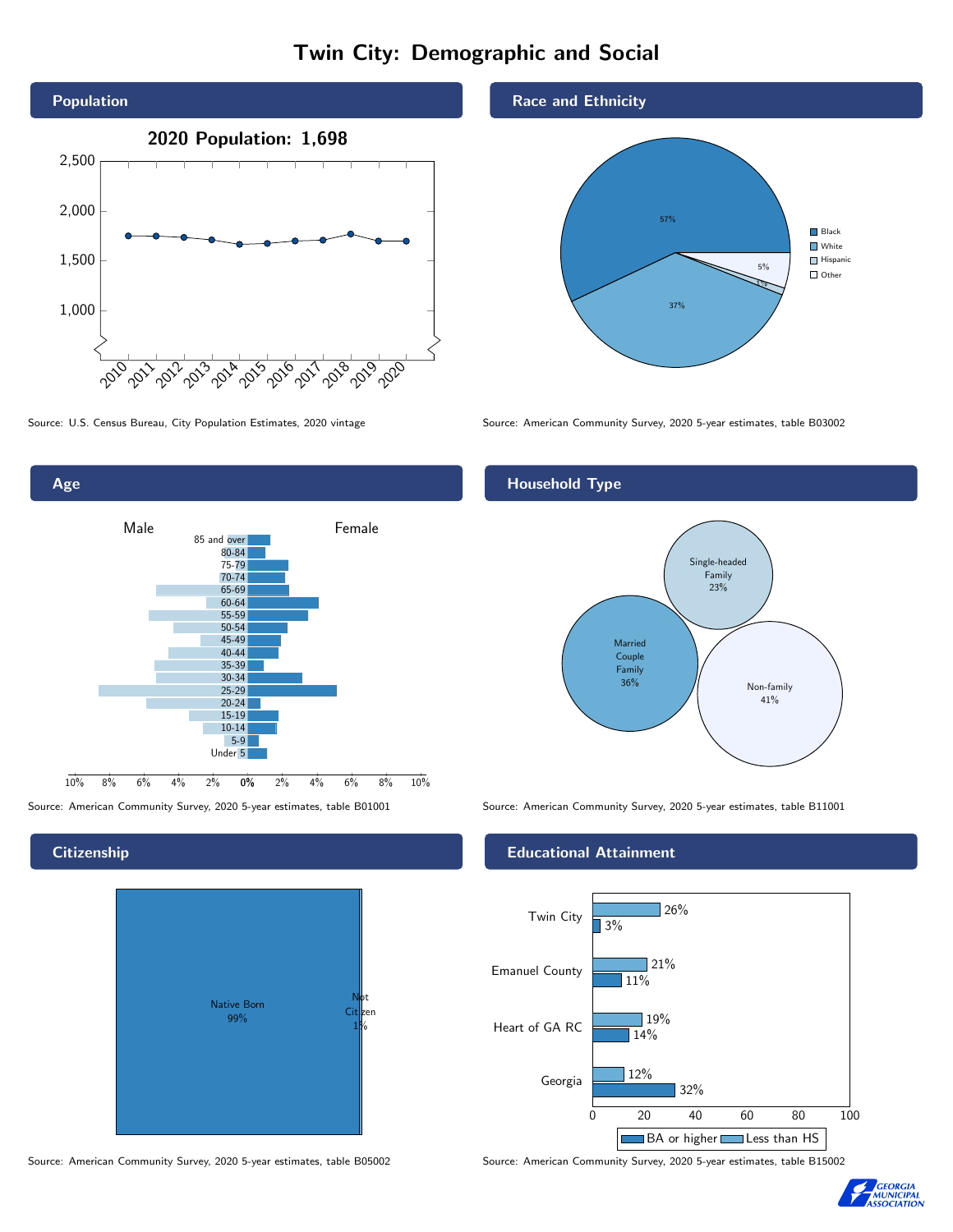# Twin City: Economic



# Unemployment Rate: 15.4%



Source: American Community Survey, 2020 5-year estimates, table B23001 Note: Unemployment rate is based upon the civilian labor force.

### Industry

| Agriculture, forestry, fishing and hunting, and mining      | $1\%$ |
|-------------------------------------------------------------|-------|
| Construction                                                | $1\%$ |
| Manufacturing                                               | 23%   |
| <b>Wholesale Trade</b>                                      | $1\%$ |
| Retail Trade                                                | 12%   |
| Transportation and warehousing, and utilities               | 12%   |
| Information                                                 | $0\%$ |
| Finance and insurance, real estate, rental, leasing         | $0\%$ |
| Professional, scientific, mgt, administrative, waste mgt    | 5%    |
| Educational services, and health care and social assistance | 27%   |
| Arts, entertainment, recreation, accommodation, food        | 3%    |
| service                                                     |       |
| Other services, except public administration                | $1\%$ |
| Public administration                                       | 13%   |

Source: American Community Survey, 2020 5-year estimates, table C24030



Source: American Community Survey, 2020 5-year estimates, tables B19013 and B19025 Source: American Community Survey, 2020 5-year estimates, table B17010

Broadband Internet No 51% Yes 49%

#### Health Insurance



Source: American Community Survey, 2020 5-year estimates, table B28002 Source: American Community Survey, 2020 5-year estimates, table B18135